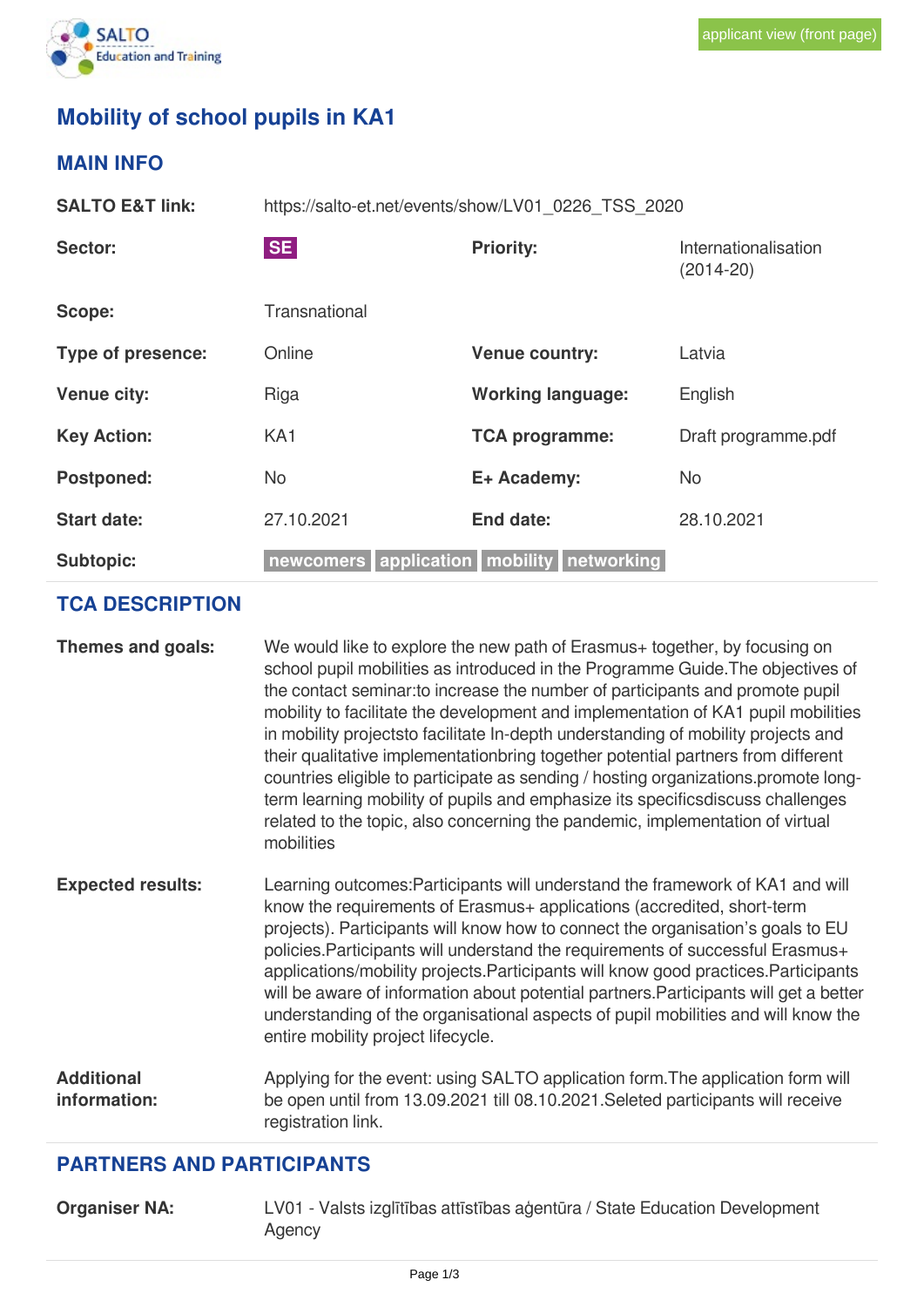

| <b>Number of</b><br>participants:                                    | 70                                                                                                                                                                                                                                                                                                                                                                                                                                                                              |  |
|----------------------------------------------------------------------|---------------------------------------------------------------------------------------------------------------------------------------------------------------------------------------------------------------------------------------------------------------------------------------------------------------------------------------------------------------------------------------------------------------------------------------------------------------------------------|--|
| <b>Profile of participants:</b>                                      | This contact seminar is intended for representatives of school education<br>organizations (accredited and non-accredited), such as school leaders, project<br>coordinators or teachers who are strongly interested in implementing pupil<br>mobilities in KA1 projects in Erasmus+ Programme. We invite participants with<br>different levels of Erasmus+ experience, but with the common aim to integrate<br>pupil mobilities into the development plan of their organization. |  |
| <b>Participants per</b><br>country:                                  | $4 - Any$                                                                                                                                                                                                                                                                                                                                                                                                                                                                       |  |
| <b>Applied as Co-</b><br>organising partner(s):                      |                                                                                                                                                                                                                                                                                                                                                                                                                                                                                 |  |
| <b>Pending co-</b><br>organising partner<br>application(s):          |                                                                                                                                                                                                                                                                                                                                                                                                                                                                                 |  |
| <b>Accepted co-</b><br>organising partner(s):                        |                                                                                                                                                                                                                                                                                                                                                                                                                                                                                 |  |
| Sending partner(s) -<br><b>Booked places:</b>                        | BE01 - 2 BE02 - 4 CY01 - 4 CZ01 - 2 DE03 - 3 DK01 - 4<br>AT01 - 2<br>EE01 - 2 FI01 - 4 FR01 - 5 HR01 - 2 IE01 - 2 IT02 - 2 LT01 - 2<br>LV01 - 25 MT01 - 2 NL01 - 4 NO01 - 4 PL01 - 4 RO01 - 4 SK01 - 2<br>BE03 - 2 BG01 - 2 MK01 - 4 PT01 - 2 SE01 - 3 RS01 - 2                                                                                                                                                                                                                 |  |
| <b>Pending Sending</b><br>partner application(s)<br>- Booked places: |                                                                                                                                                                                                                                                                                                                                                                                                                                                                                 |  |
| <b>Accepted Sending</b><br>partner(s) - Accepted<br>places:          | AT01 - 2 BE01 - 2 BE02 - 4 CY01 - 4 CZ01 - 2 DE03 - 4 DK01 - 4<br>EE01 - 2   FI01 - 4   FR01 - 5   HR01 - 2   IE01 - 2   IT02 - 2   LT01 - 2  <br>LV01 - 25   MT01 - 2   NL01 - 4   NO01 - 2   PL01 - 4   RO01 - 4   SK01 - 2  <br>BE03 - 2 BG01 - 2 MK01 - 4 PT01 - 2 SE01 - 3 RS01 - 2                                                                                                                                                                                        |  |
| <b>Pending booked</b><br>places:                                     | $\overline{0}$                                                                                                                                                                                                                                                                                                                                                                                                                                                                  |  |
| <b>Accepted places:</b>                                              | 99                                                                                                                                                                                                                                                                                                                                                                                                                                                                              |  |
| <b>ACTIVITY APPLICATION</b>                                          |                                                                                                                                                                                                                                                                                                                                                                                                                                                                                 |  |
| <b>Start date of activity</b><br>application:                        | <b>Application deadline:</b><br>15.10.2021<br>13.09.2021                                                                                                                                                                                                                                                                                                                                                                                                                        |  |

**Confirmation deadline for Sending NAs:**

**i**

19.10.2021 **Confirmation deadline** 19.10.2021 **for Organiser NAs:**

SALTO cannot be held responsible for information uploaded by the Organiser National Agencies regarding training and cooperation activities (TCAs). Please inform SALTO, whenever you should